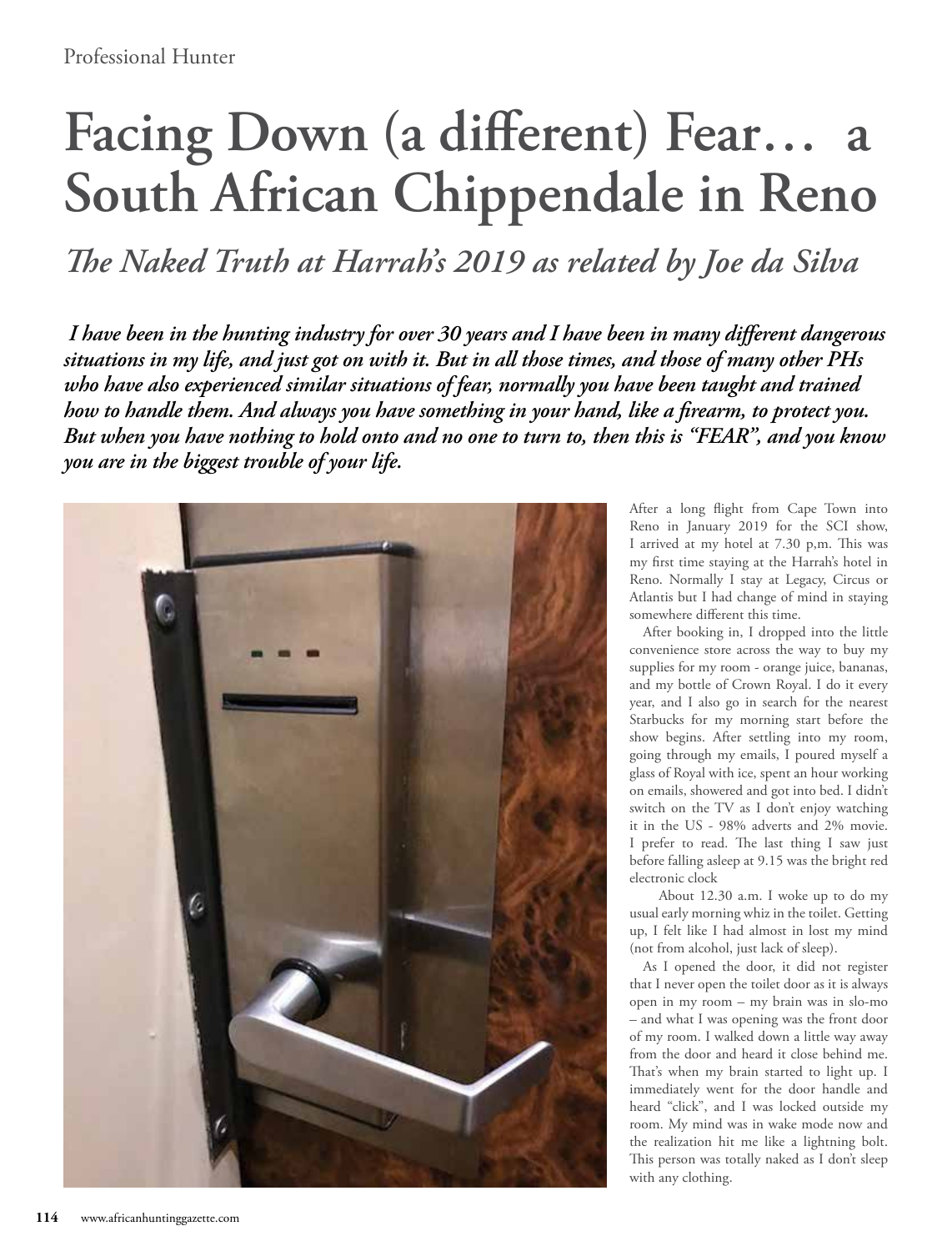I will always remember many years ago a friend of mine Ron Crous shot a charging lion in Botswana with Johan Caltiz. One of Johan's clients had wounded the lion and Ron shot it from a kneeling position, shooting it in midair between the eyes with his .458 Win. Mag. open sight rifle. He gave me the video, and when I saw him at Reno some years later, he said, "You will know you got balls as a PH when you face a charging lion… Ron, I am afraid you are wrong. I'd rather be facing the lion charge than standing naked at 12.55 a.m. on the 11th floor of my hotel.

What went through my mind at that moment as millions of neurons were sparking all over my brain? While standing naked in front of the door of my room I soon realize that I need to figure out help, hoping nobody would come or leave rooms near where I was standing. I spotted a fire escape sign about five doors down to the left side of my room and immediately ran towards it and opened the door into the fire escape. Just remember I still needed to go the toilet for a whiz - the urge to go and still to concentrate was not easy at all.

I walked down from the 11th floor to find something that I could possibly use to open my room door. On the 9th floor I saw a bunch of hard carbon cards on a wire ring which the Fire Inspection Officer adds on when he finalizes his checking that the fire hoses are in order. It was a bunch of cards from years back, and I struggled to remove the wire loose so that I could take a card off the wire. Eventually I did get it loose and took two cards to my door. (Many years ago I was fascinated by a person called MacGyver and I used to watch his weekly programs which were great for mindless thoughts and quite entertaining at the time, and I guess the Swiss army knife factory could not keep up with the demand good marketing.) Unfortunately I did not find any Swiss army knife like MacGyver had, but I took his idea to use the card like a credit card to try to slide open the latch of my door, like MacGyver did in his movies. What I did not realize, I was outdating myself by 35 years - MacGyver could do it in those days, but now all doors on hotel rooms have a metal safety device to stop anybody from entering by using a credit card, so plan "A" did not work.

I ran back down the fire escape to put the cards back so that the next inspection of the fire chief would not be lost and he would not be worried about his cards missing. My urge of wanting to relieve myself increased, so a



thought came into my mind – should I just whiz down the fire escape stairways? But I could not let myself to do such a terrible thing. As I slowly walked further down the staircase to the 8th floor I saw two empty Corona bottles on the stairway. I immediately grabbed one bottle and starting urinating into it, but one did not do the trick and I filled the other one…What a relief. One less thing less to worry about now. I left the two bottles in a corner well-hidden, hoping no one would see them and think he got himself two full Corona beers.

Walking my way down slowly I came to the 5th floor and I heard someone talking. It sounded very foreign but I could not clearly understand what language it was as it echoed up the stairway. As I went further down I saw a very young man sitting on the steel staircase and talking into his cell phone and enjoying a beer. He did not notice me at all.

I finally decided I needed to approach him. As I got nearer to him he glanced up and saw me one floor above him. He looked at me strangely and put his hand up, telling to me to stop. I froze, but he just continued talking on his phone and drinking his beer as if I did not exist. Maybe he was talking to his girlfriend, far more important than some crazy old man walking naked to him. I guess I was not part of the Chippendale group. I stood there waiting for his attention but he just ignored me and continued to speak on the phone.

 I realized he was Spanish as I could hear a few words. I decided I needed to get some



reaction from him and I walked down closer and he finally stood up, telling me to stop in Spanish. I asked if he could speak English and he said no. Then I had to work quickly on my Spanish as I do speak Portuguese. I tried to explain that I needed help from security - this took some doing as you can well imagine. With much persuasion I finally got him to go look for a security person of the hotel. After about 15 minutes I was standing there still waiting for him to come back to me, which felt like a lifetime. I was hoping he was going to return.

Finally he arrived back and said he had spoken to the security. How he got the message to security as he could not speak a word of English was another thought that went into my brain, and whether this security guy understood him and if he would come. After almost 20 minutes waiting I started to converse with him. He said he was from Salvador so I named him Mr Salvador, hoping he was going to be my savior. He said he had just finished working as a dishwasher at the kitchen of a restaurant in the hotel.

After some time I asked him to go and look for the security guy again. He hesitated, but I said I would pay him for his help. I don't know what went through this guy's mind when he and I were talking - he probably thought I was crazy. He asked if I was on drugs or drinking, and lastly enquired whether a woman had kicked me out of my room. I suppose these things happen in Reno hotels.

Finally a 6.5-foot tall security person came and I explained and said there was not anything sinister, that he could check at reception on my room number and my name to confirm. He was very understanding and said he'd help. "Just follow me," he said. What a relief. I asked if "Mr Salvador" could come with us, as I'd like to give him a donation for helping me. "No problem," said security, so Mr Salvador took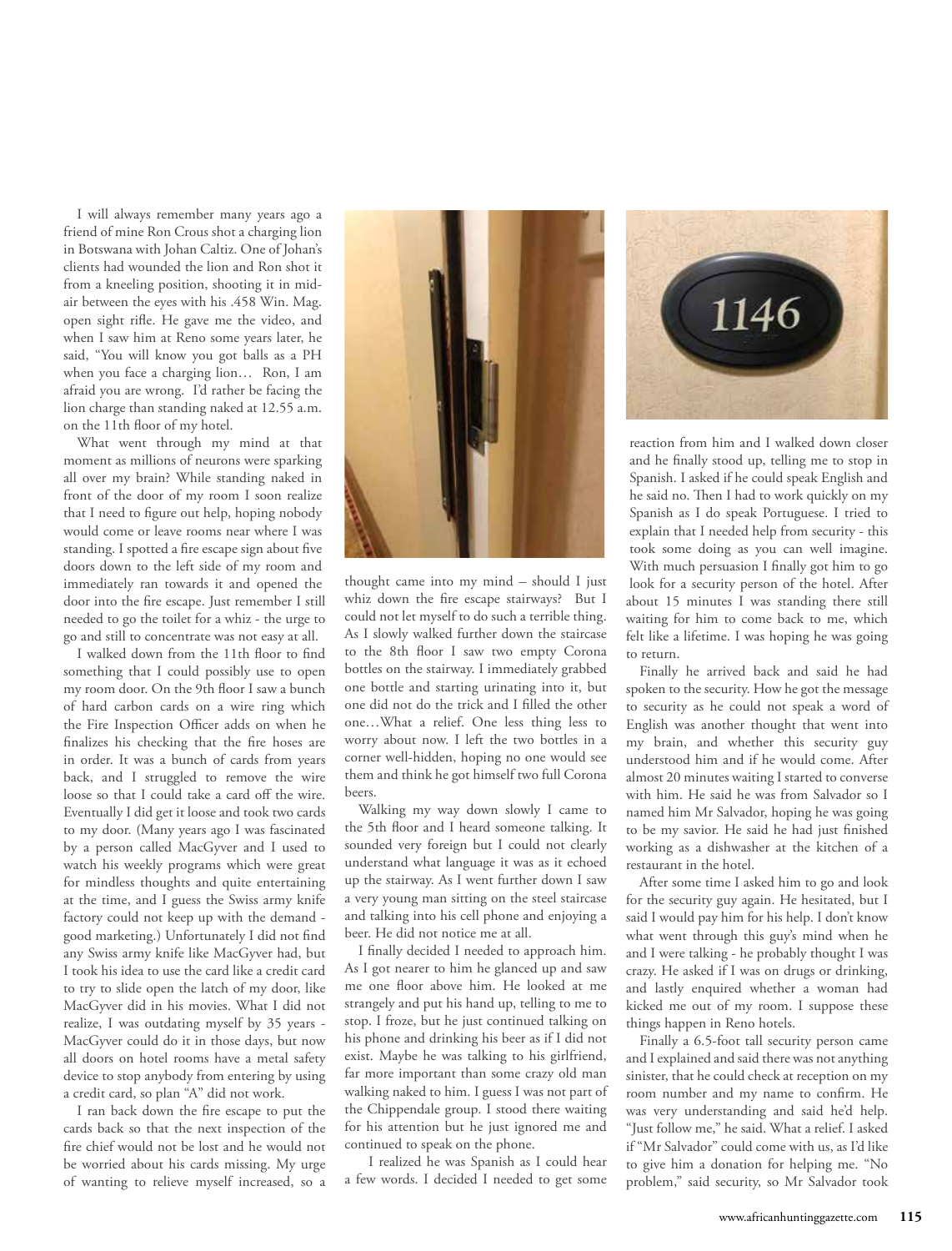## AD